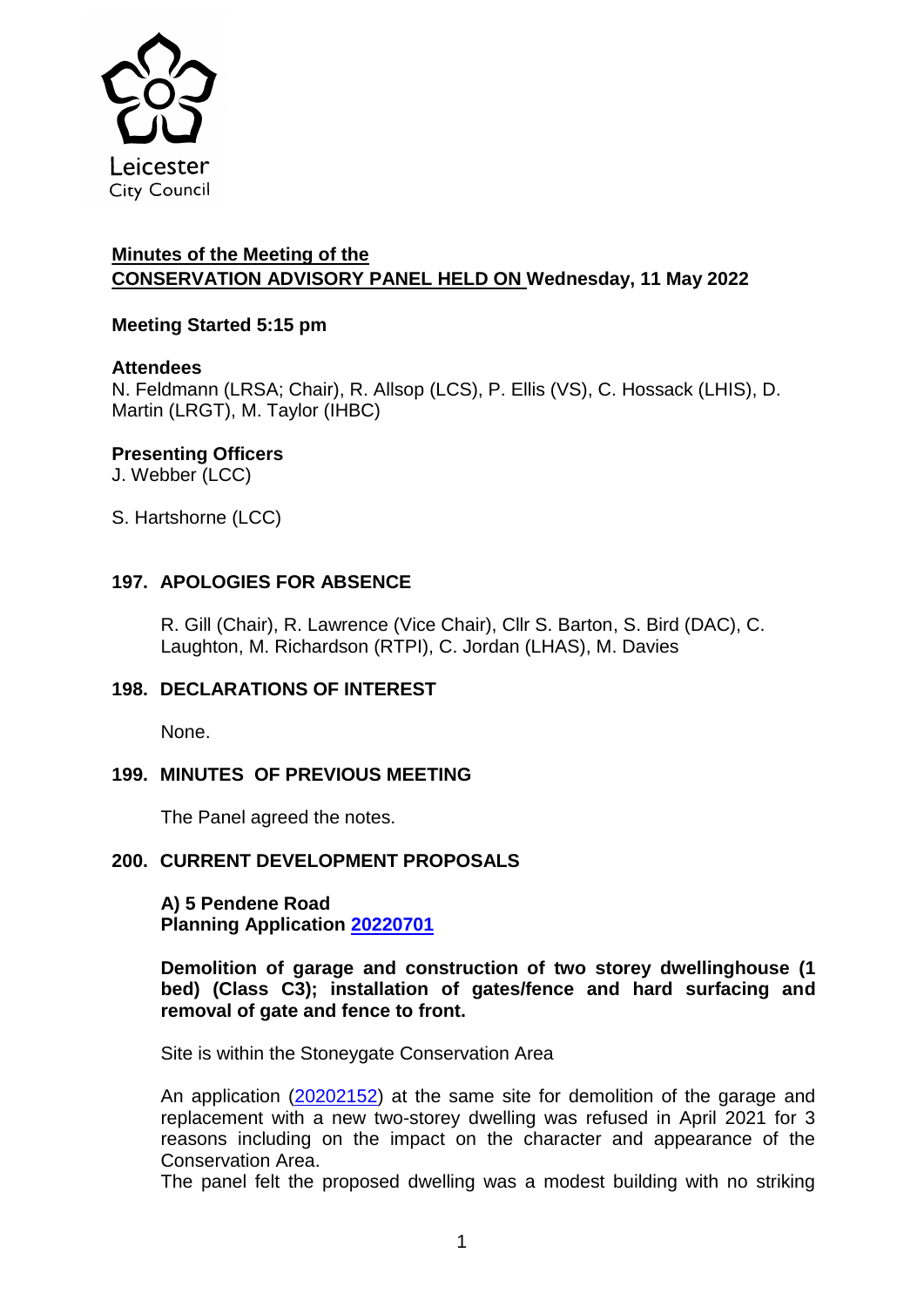features which, with an appropriate brick and a good bricklayer could be a humble building clearly subservient to the main property. The panel welcomed the fact that the massing of the proposed dwelling would not obscure the side window of the main Victorian property. The proposal was considered to be a modest and discreet replacement of a late twentieth-century garage which in itself is not striking.

Panel members were disappointed that the opportunity had not been taken to add a more architecturally refined new building to the Conservation Area but nevertheless, considered that this proposal would preserve the character of the Conservation Area.

### **NO OBJECTIONS**

### **B) 125 London Road, Park Hotel Planning Application [20220558](https://planning.leicester.gov.uk/Planning/Display/20220558)**

**Change of use from hotel (Class C1) to cafe (Class E) in basement and nine flats (9 x 1bed) (Class C3) on ground, first, second, third and within roof; two dormer windows and a balcony; aluminium doors & windows; alterations**

The site is located within the South Highfields Conservation Area and is opposite the 7<sup>th</sup> Day Adventists Church and War Memorial, which are grade II listed buildings.

An application [\(20191082\)](https://planning.leicester.gov.uk/Planning/Display/20191082) for the conversion of this property (along with adjacent property 1 University Road) was approved in June 2020.

As this is one of the best corner buildings in the South Highfields Conservation Area the panel welcomed the investment in the building.

The panel felt that the current classical composition of the corner staircase would be damaged by the proposed removal of the two central pillars which support the balcony and by the loss of the taper in the staircase. It was noted that each of the four pillars consisted of square columns behind cylindrical columns and, from the information supplied, the panel was unable to visualise how the weight of the balcony would be supported without the two central pillars.

This is a prominent building with a lot of detailing and the panel considered the proposed fenestration of the café to be very stark and made no attempt to be sympathetic to the existing fenestration. The panel did not support the use of aluminium and wished to see the continued use of wooden windows. The information supplied was inconsistent as the plan shows the existing projecting bay but the elevation shows the piers removed and the bay broken up. The panel questioned why the proposal did not re-glaze the existing windows.

As the roofscape of this building is visible at points as London Road rises up towards Victoria Park the proposed roof plan was considered to be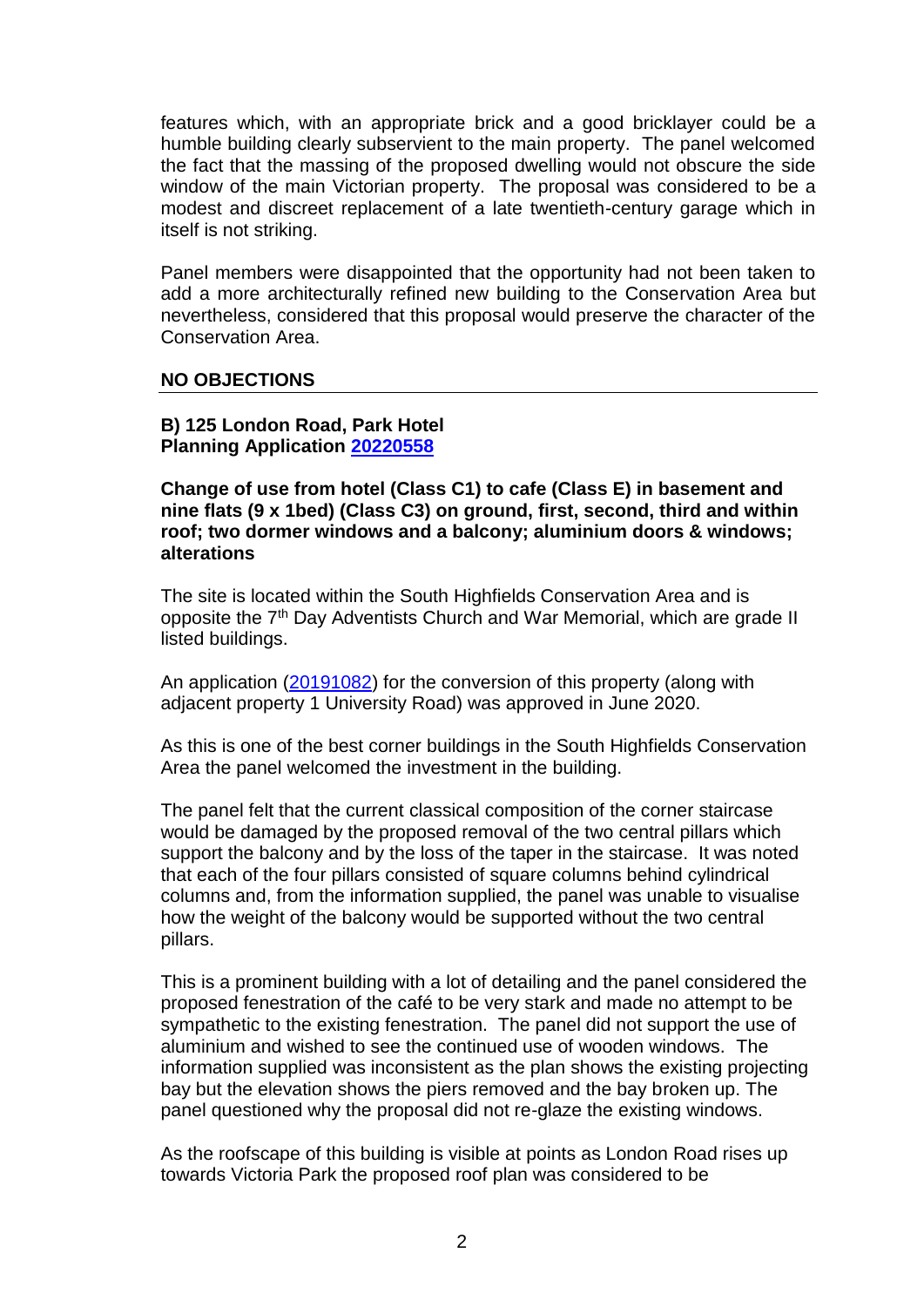unsympathetic. The square white dormer windows would be very prominent, and the proposed scheme would leave very little of the existing roofscape in place. The panel objected to the use of dormer windows but would consider the use of discreetly located conservation rooflights.

The panel considered the proposed hard landscaping to be bland and felt that the planters may obscure the bay to the café. Although investment in the building was welcomed, the proposed scheme was not considered to by sympathetic to the existing detailing of the building or its prominent location within the Conservation Area.

### **OBJECTIONS**

**The following applications were reported for Members' information but no additional comments were made.**

Further details on the cases below can be found by typing the reference number into: <http://rcweb.leicester.gov.uk/planning/onlinequery/mainSearch.aspx>

**580 Gipsy Lane Planning Application 20212831**

**Change of use from house (3 bed) (Class C3) to two flats(1 x 1 bed, 1 x 2 bed) (Class C3); demolition of outbuilding; installation of 1.8 metre high fence; dropped kerb; alterations (new window at rear)**

**9B St Johns Road, The Gables Planning Application 20213051**

**CHANGE OF USE OF A DWELLING AND GARAGE (CLASS C3) TO HMO (9 BED) (Sui Genres); REPLACEMENT OF EXTERNAL TIMBER DOORS AND WINDOWS; Alterations**

**28 Knighton Drive Planning Application 20212408**

**Alterations, partial demolition and construction of single storey extension and replacement dormer at rear; replacement of sash windows with double glazed windows; installation of rooflights at front and rear of house (Class C3) (AMENDED PLANS RECEIVED)**

**94 Halstead Street Planning Application 20220259**

**Change of use from light industrial factory (Class E) to six self-contained flats (4 x 1 bed; 2 x 2 bed) (Class C3); alterations**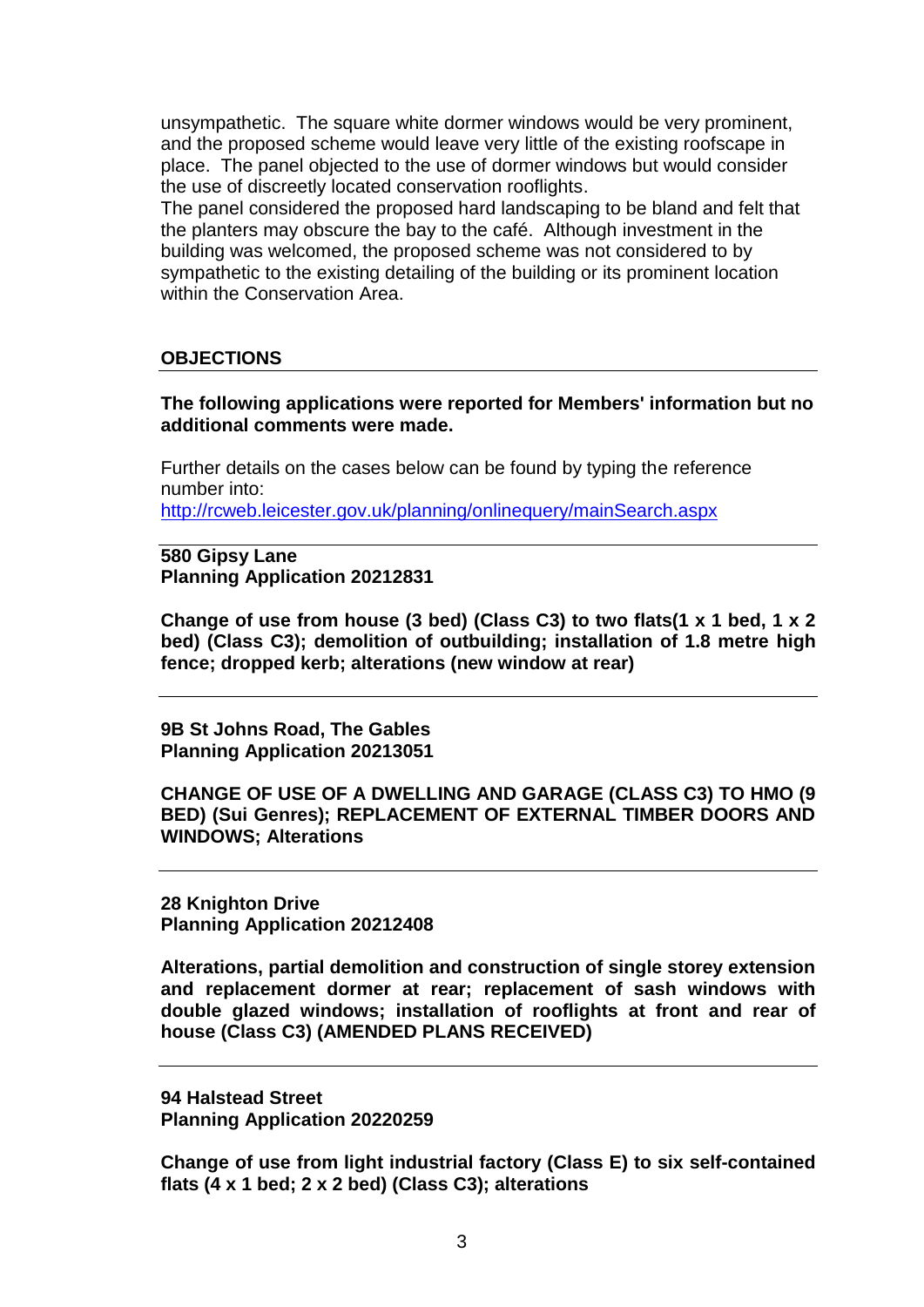**Flat 4, 8 Sandown Road Planning Application 20220310**

**Construction of first floor extension at rear of flat (Class C3)**

**59 London Road Planning Application 20220213**

**Retrospective application for construction of one 3-storey house (1 x 3 bed) at rear**

**University Road, Engineering Building University of Leicester Planning Application 20220468**

**External alterations to grade II listed building**

**23 Morland Avenue Planning Application 20220480**

**Demolition of existing conservatory, alterations and construction of single storey extensions and raised patio at side and rear of house (Class C3)**

**31 Westleigh Road Planning Application 20220469**

**Installation of replacement windows and doors at rear of dwellinghouse (Class C3)**

**225 Evington Lane Planning Application 20220484**

**Construction of single storey extension at side and first floor extension at rear of house (Class C3)**

**130 London Road Planning Application 20220446**

**Approval of Details Reserved by Conditions 2 (Windows), 3 (Railings, Roof Details & Brickwork), 4 (Retention of Timber Frame Windows) and 5 (Noise Survey) of Planning Permission (20211102)**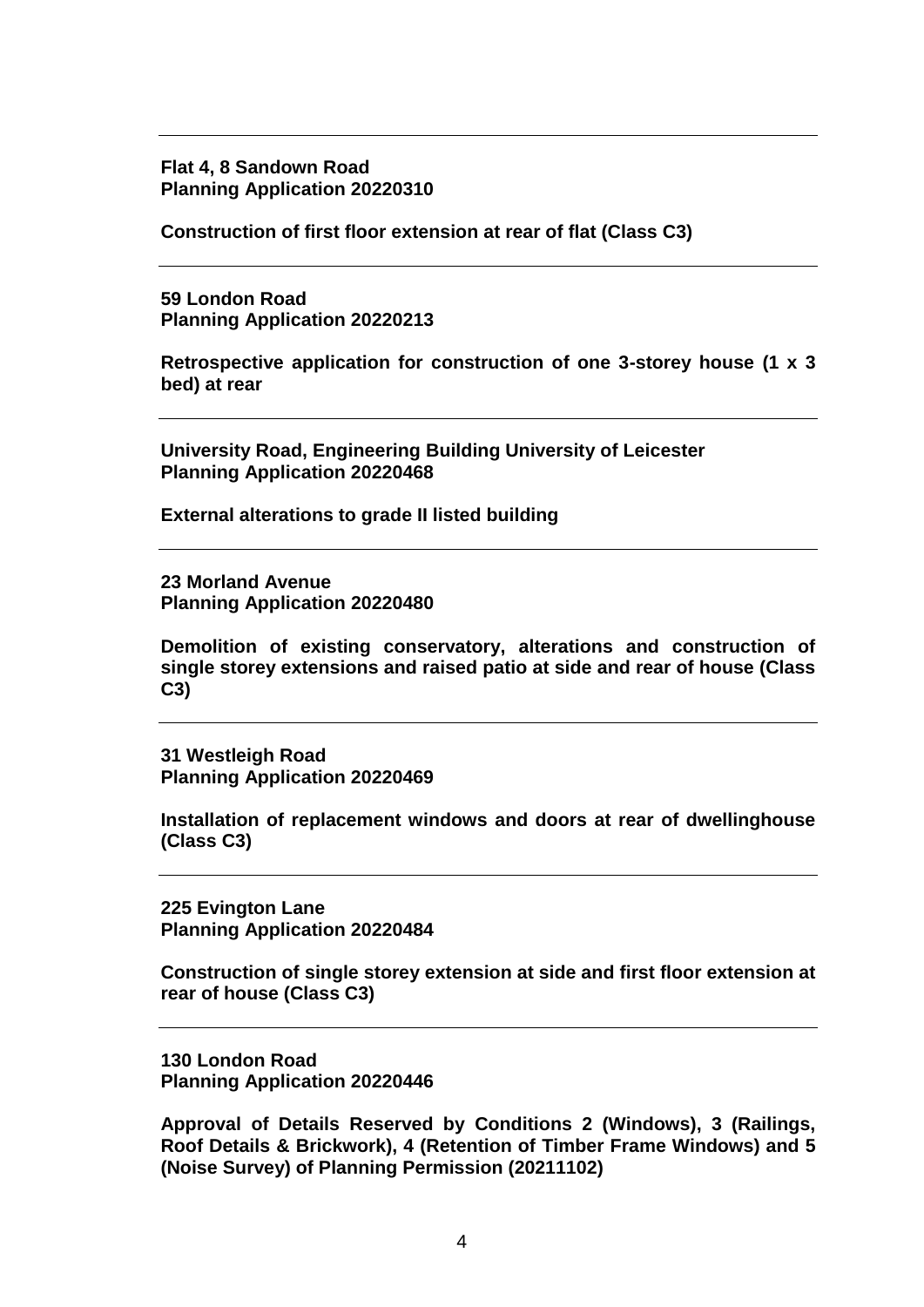#### **58 Stoneygate Road Planning Application 20220105**

**Internal and external alterations to Grade II Listed Building to facilitate conversion to 15 flats**

**19 Granby Street Planning Application 20220483**

**Retrospective application for installation of internally illuminate advertisement to restaurant (Class E)**

**89-101 Belgrave Road Planning Application 20220423**

**Installation of vehicular access gate; entrance gate at front of building**

**52 Meadvale Road Listed Building Consent 20220412**

**Removal of condition 3 (dormer materials to match roof) attached to planning permission 20210326: Construction of first floor extension at side; dormer at rear; alterations to house (Class C3) (amendments received 4 May 2021)**

**Doncaster Road Substation Planning Application 20220665**

**Installation of replacement antennas to rooftop of locally listed building (x3); ancillary works**

**82-84 Humberstone Gate, 2-2A Wharf Street South Planning Application 20220467**

**Retrospective application for change of use of ground floor from cluster accommodation to shop (Class E)**

**Kerrysdale Avenue, Wyvern Arms Planning Application 20220293**

**Replacement of existing first floor windows and doors; external**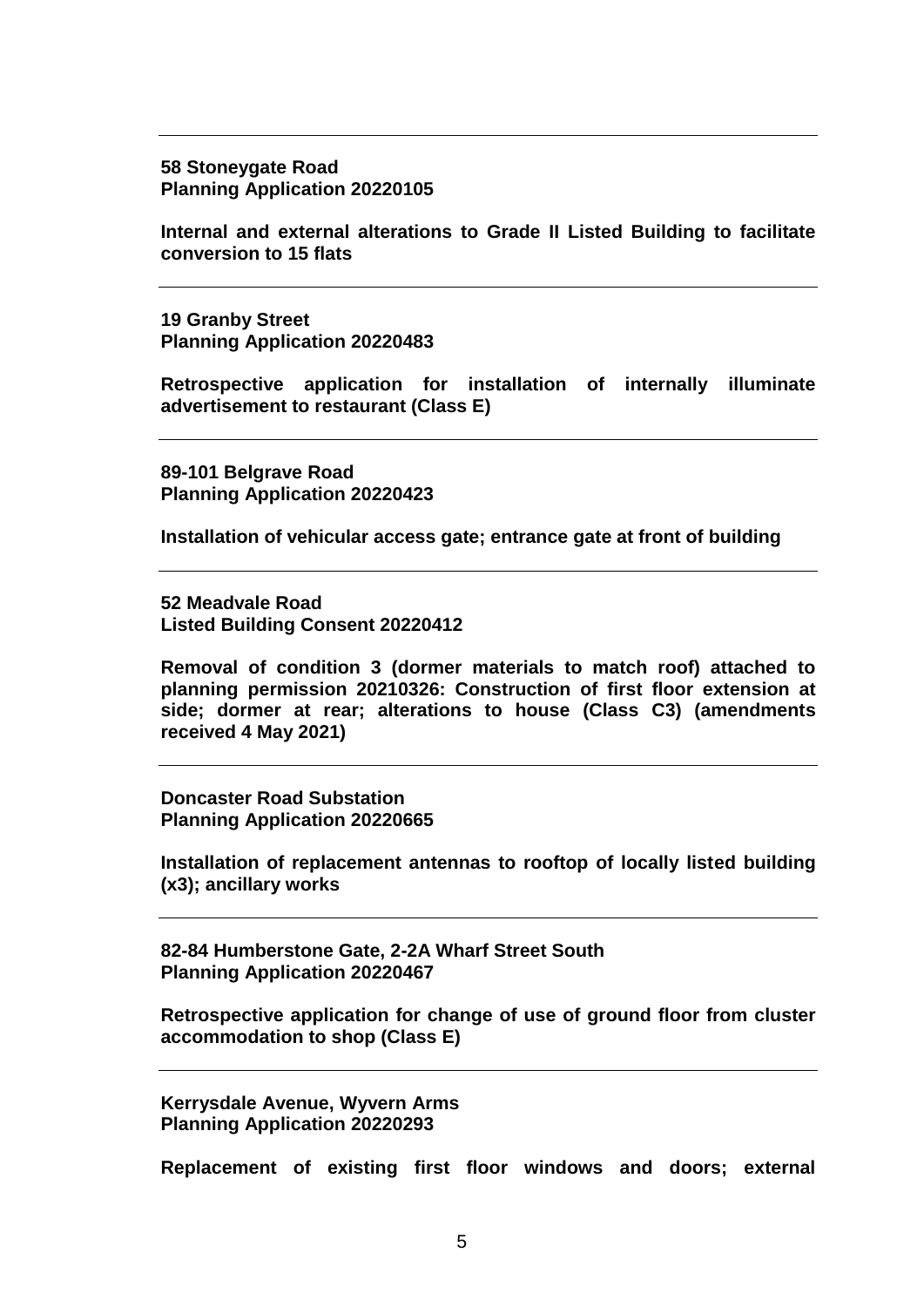**alterations (Class C3)**

**322 London Road, Kirk Lodge Planning Application 20220492**

**Installation of two air conditioning units to sides at first floor roof level (Class C2A)**

**Thurcaston Road, Land East of Planning Application 20220711**

**Construction of Industrial Unit (Use Classes B2 and B8); associated facilities, gatehouse, parking and landscaping; access road; plateauing of future development plot on west side**

**6 Burlington Road Planning application 20220580**

**Construction of dormer roof extension at rear, installation of rooflights and alterations at front of house (Class C3)**

**144A New Walk Planning application 20220430**

**Alterations and construction of second floor extension to consultant and practitioners' office (Class E)**

**288 Evington Road Planning application 20220164**

**Demolition of conservatory and construction of two storey extension at side and extension of roof including dormer at rear of house (Class C3)**

**18 Bath House Lane Planning application 20220651**

**Installation of four internally illuminated fascia signs; one internally illuminated projection sign; two internally illuminated roundel signs**

**1 Foxon Street Planning application 20220202**